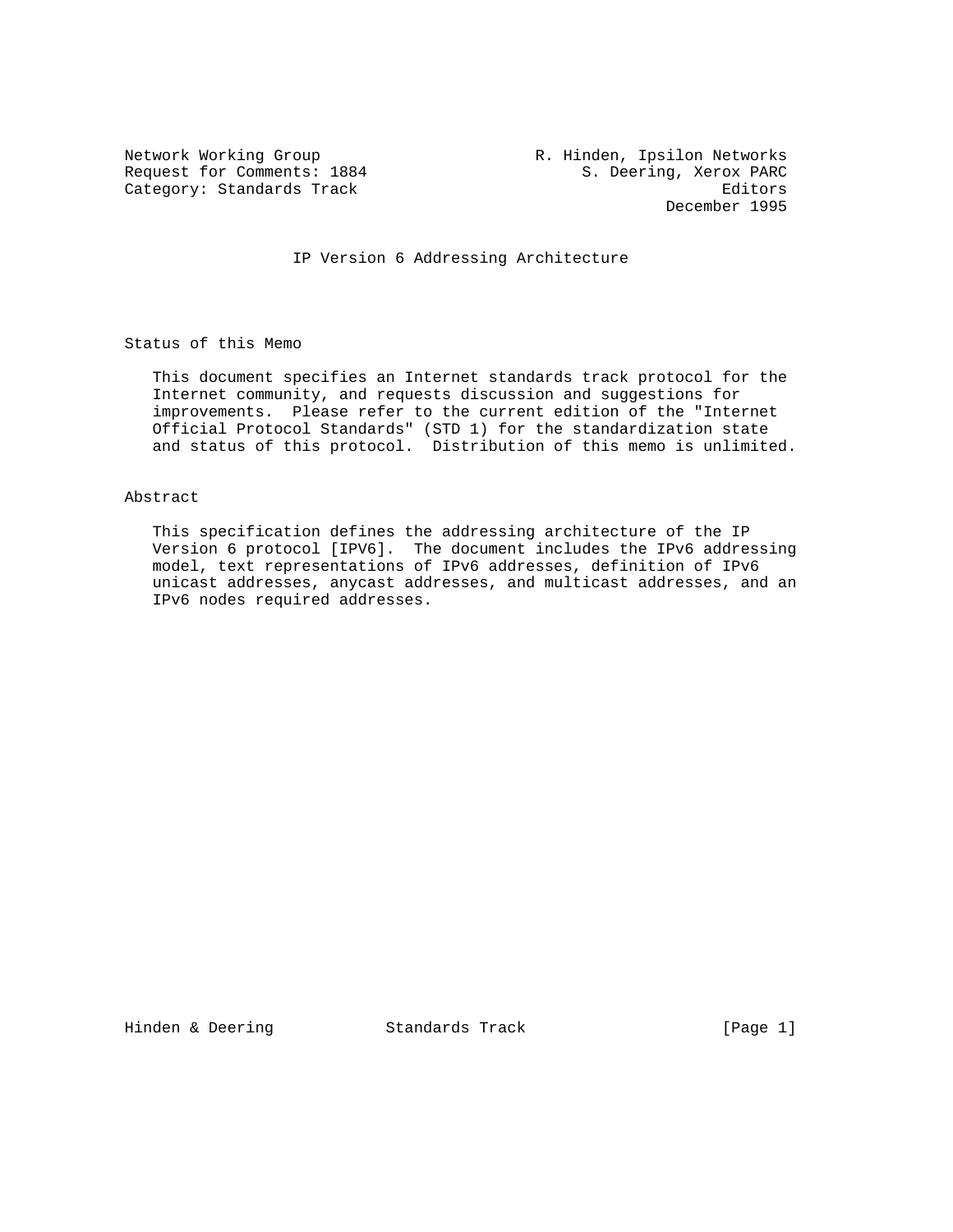| Table of Contents |  |  |  |
|-------------------|--|--|--|
|-------------------|--|--|--|

| 1 <sup>1</sup> |                                                                                                                                                                                                                                                                                                                   |
|----------------|-------------------------------------------------------------------------------------------------------------------------------------------------------------------------------------------------------------------------------------------------------------------------------------------------------------------|
|                | 2.2 Text Representation of Addresses4<br>2.4.4 IPv6 Addresses with Embedded IPv4 Addresses 9<br>2.4.7 Provider-Based Global Unicast Addresses10<br>$2.4.8$ Local-use IPv6 Unicast Addresses11<br>2.5.1 Required Anycast Address13<br>2.6.1 Pre-Defined Multicast Addresses15<br>2.7 A Node's Required Addresses17 |
|                |                                                                                                                                                                                                                                                                                                                   |
|                |                                                                                                                                                                                                                                                                                                                   |
|                |                                                                                                                                                                                                                                                                                                                   |

Hinden & Deering Standards Track [Page 2]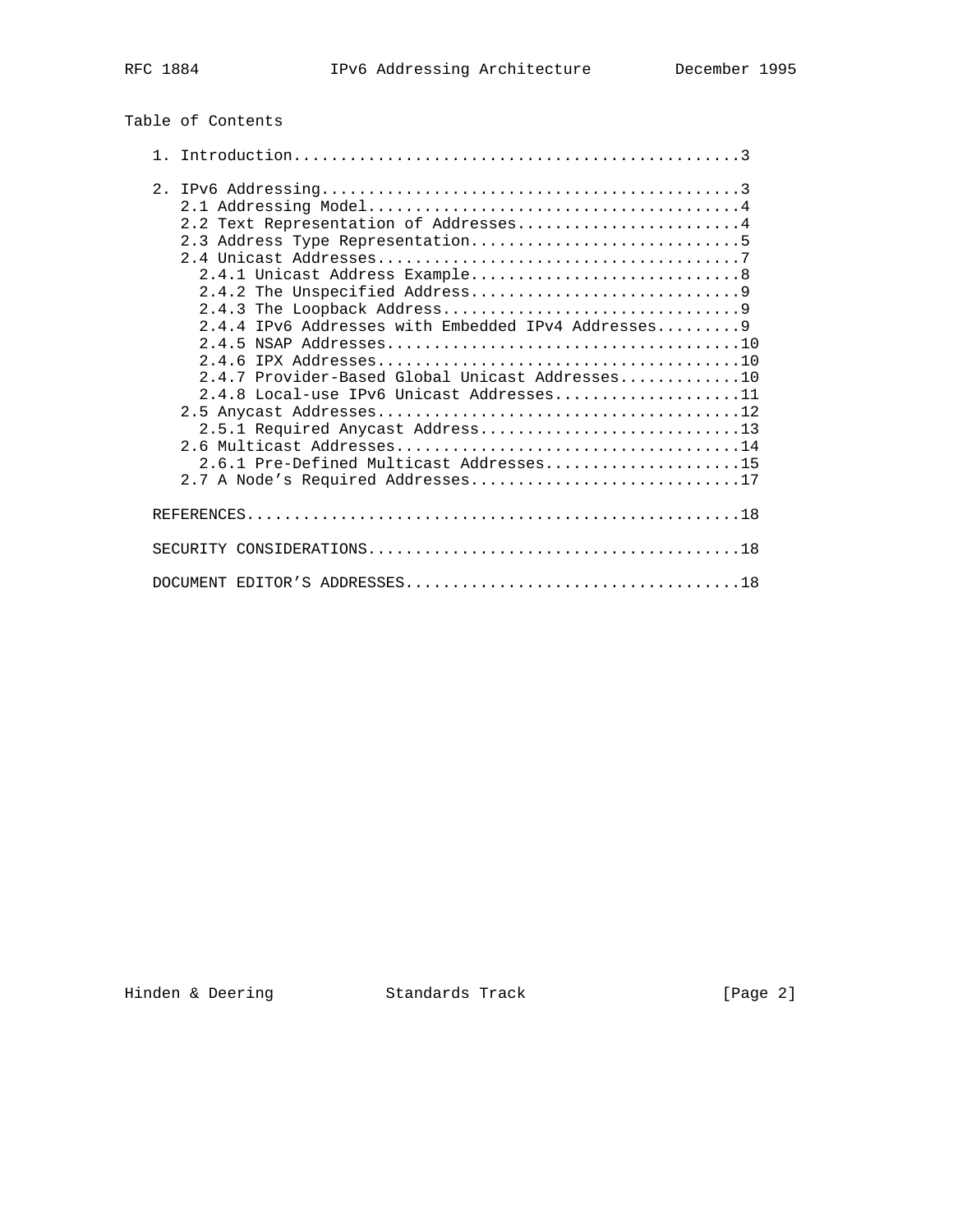1.0 INTRODUCTION

 This specification defines the addressing architecture of the IP Version 6 protocol. It includes a detailed description of the currently defined address formats for IPv6 [IPV6].

 The editors would like to acknowledge the contributions of Paul Francis, Jim Bound, Brian Carpenter, Deborah Estrin, Peter Ford, Bob Gilligan, Christian Huitema, Tony Li, Greg Minshall, Erik Nordmark, Yakov Rekhter, Bill Simpson, and Sue Thomson.

2.0 IPv6 ADDRESSING

 IPv6 addresses are 128-bit identifiers for interfaces and sets of interfaces. There are three types of addresses:

- Unicast: An identifier for a single interface. A packet sent to a unicast address is delivered to the interface identified by that address.
- Anycast: An identifier for a set of interfaces (typically belonging to different nodes). A packet sent to an anycast address is delivered to one of the interfaces identified by that address (the "nearest" one, according to the routing protocols' measure of distance).
- Multicast: An identifier for a set of interfaces (typically belonging to different nodes). A packet sent to a multicast address is delivered to all interfaces identified by that address.

 There are no broadcast addresses in IPv6, their function being superseded by multicast addresses.

 In this document, fields in addresses are given a specific name, for example "subscriber". When this name is used with the term "ID" for identifier after the name (e.g., "subscriber ID"), it refers to the contents of the named field. When it is used with the term "prefix" (e.g., "subscriber prefix") it refers to all of the address up to and including this field.

 In IPv6, all zeros and all ones are legal values for any field, unless specifically excluded. Specifically, prefixes may contain zero-valued fields or end in zeros.

Hinden & Deering Standards Track [Page 3]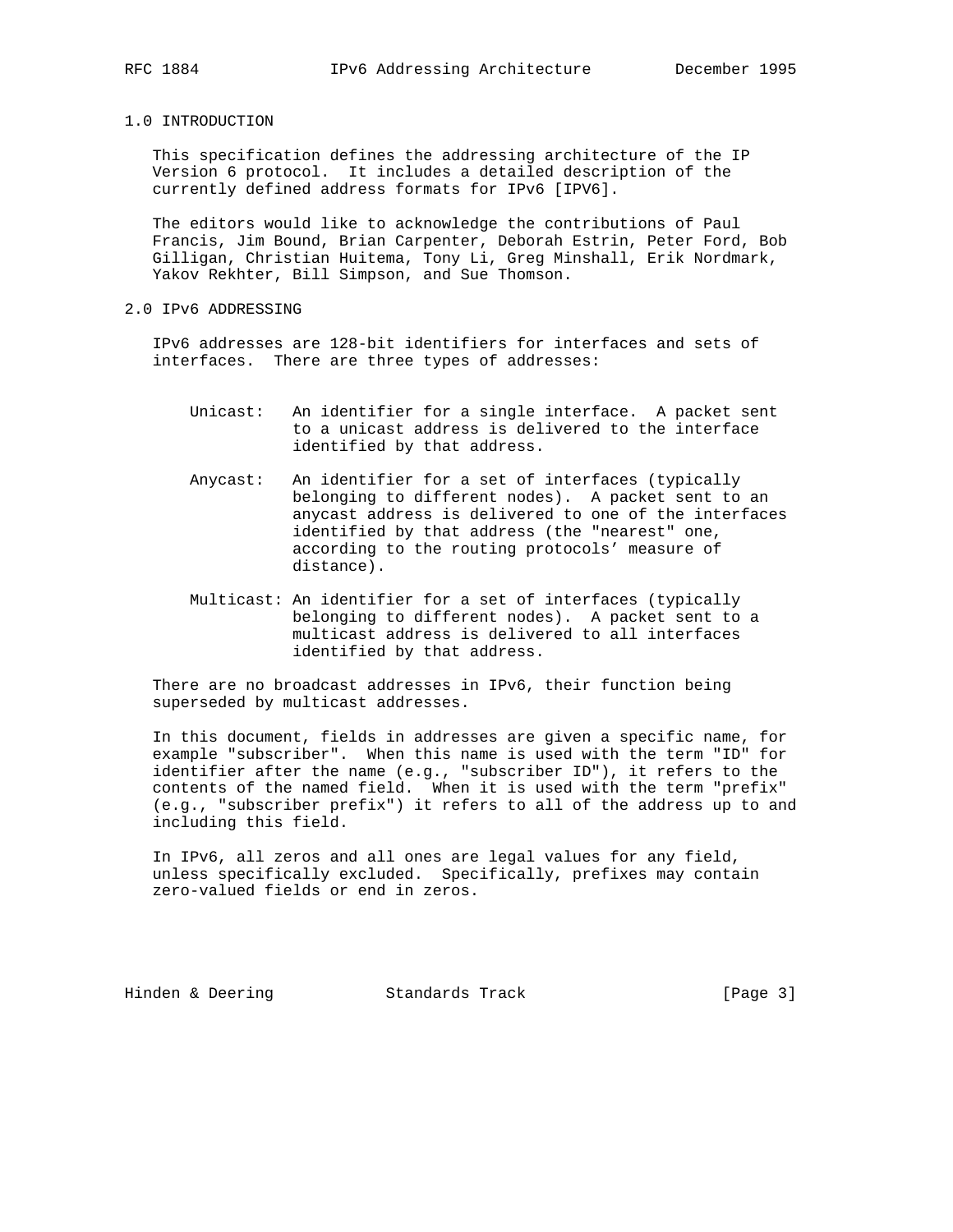2.1 Addressing Model

 IPv6 Addresses of all types are assigned to interfaces, not nodes. Since each interface belongs to a single node, any of that node's interfaces' unicast addresses may be used as an identifier for the node.

 An IPv6 unicast address refers to a single interface. A single interface may be assigned multiple IPv6 addresses of any type (unicast, anycast, and multicast). There are two exceptions to this model. These are:

- 1) A single address may be assigned to multiple physical interfaces if the implementation treats the multiple physical interfaces as one interface when presenting it to the internet layer. This is useful for load-sharing over multiple physical interfaces.
- 2) Routers may have unnumbered interfaces (i.e., no IPv6 address assigned to the interface) on point-to-point links to eliminate the necessity to manually configure and advertise the addresses. Addresses are not needed for point-to-point interfaces on routers if those interfaces are not to be used as the origins or destinations of any IPv6 datagrams.

 IPv6 continues the IPv4 model that a subnet is associated with one link. Multiple subnets may be assigned to the same link.

2.2 Text Representation of Addresses

 There are three conventional forms for representing IPv6 addresses as text strings:

 1. The preferred form is x:x:x:x:x:x:x:x, where the 'x's are the hexadecimal values of the eight 16-bit pieces of the address. Examples:

FEDC:BA98:7654:3210:FEDC:BA98:7654:3210

1080:0:0:0:8:800:200C:417A

 Note that it is not necessary to write the leading zeros in an individual field, but there must be at least one numeral in every field (except for the case described in 2.).

 2. Due to the method of allocating certain styles of IPv6 addresses, it will be common for addresses to contain long strings of zero bits. In order to make writing addresses

Hinden & Deering Standards Track [Page 4]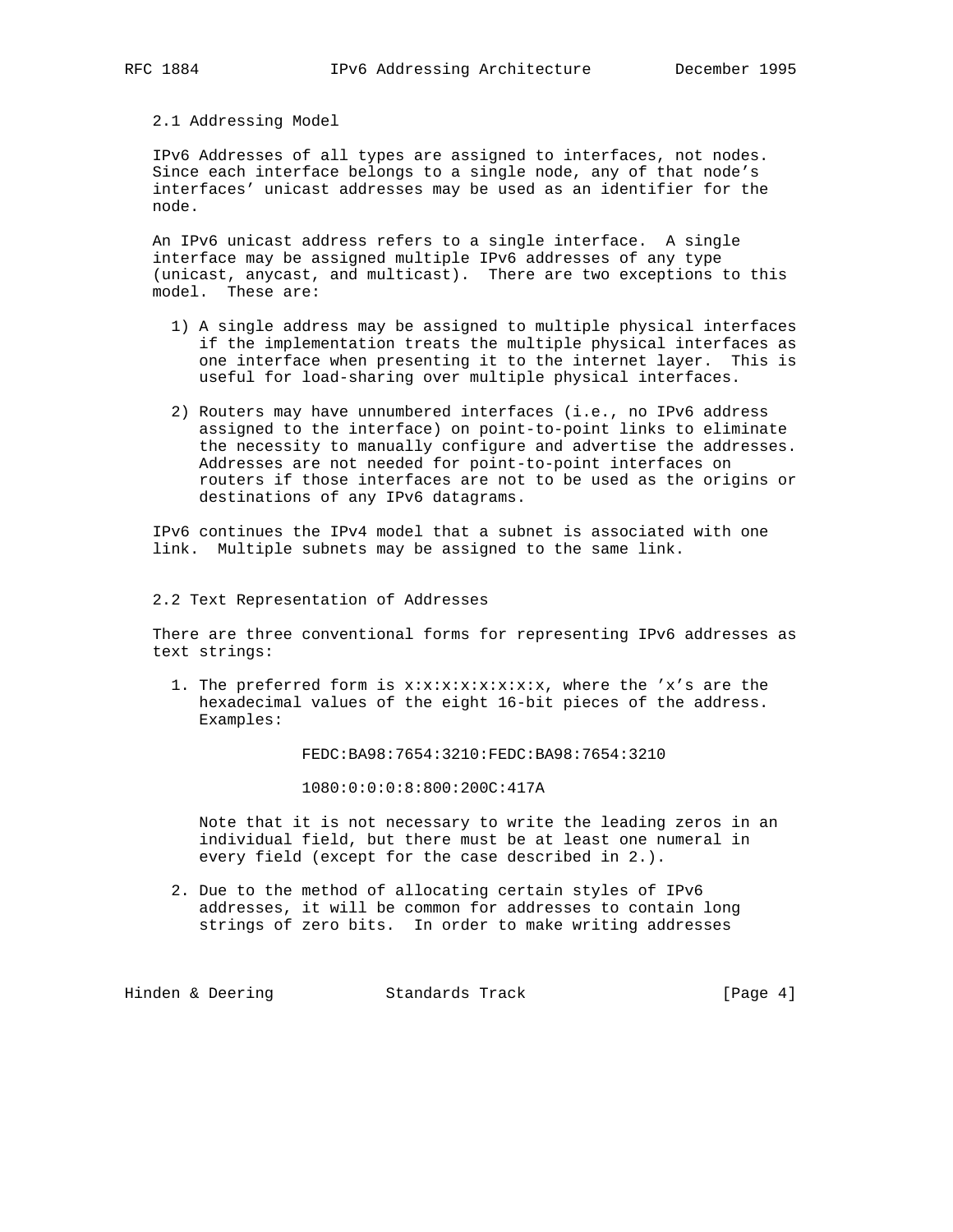containing zero bits easier a special syntax is available to compress the zeros. The use of "::" indicates multiple groups of 16-bits of zeros. The "::" can only appear once in an address. The "::" can also be used to compress the leading and/or trailing zeros in an address.

For example the following addresses:

| $1080:0:0:0:8:800:200C:417A$ a unicast address |                           |
|------------------------------------------------|---------------------------|
| FF01:0:0:0:0:0:0:0:43                          | a multicast address       |
| 0:0:0:0:0:0:0:0:1                              | the loopback address      |
| 0:0:0:0:0:0:0:0:0                              | the unspecified addresses |
|                                                |                           |

may be represented as:

| 1080::8::800::200C::417A | a unicast address         |
|--------------------------|---------------------------|
| FF01::43                 | a multicast address       |
| $\cdot$ :1               | the loopback address      |
| $\mathbf{1}$             | the unspecified addresses |

 3. An alternative form that is sometimes more convenient when dealing with a mixed environment of IPv4 and IPv6 nodes is x:x:x:x:x:x:d.d.d.d, where the 'x's are the hexadecimal values of the six high-order 16-bit pieces of the address, and the 'd's are the decimal values of the four low-order 8-bit pieces of the address (standard IPv4 representation). Examples:

0:0:0:0:0:0:13.1.68.3

0:0:0:0:0:FFFF:129.144.52.38

or in compressed form:

::13.1.68.3

::FFFF:129.144.52.38

2.3 Address Type Representation

 The specific type of an IPv6 address is indicated by the leading bits in the address. The variable-length field comprising these leading bits is called the Format Prefix (FP). The initial allocation of these prefixes is as follows:

Hinden & Deering Standards Track [Page 5]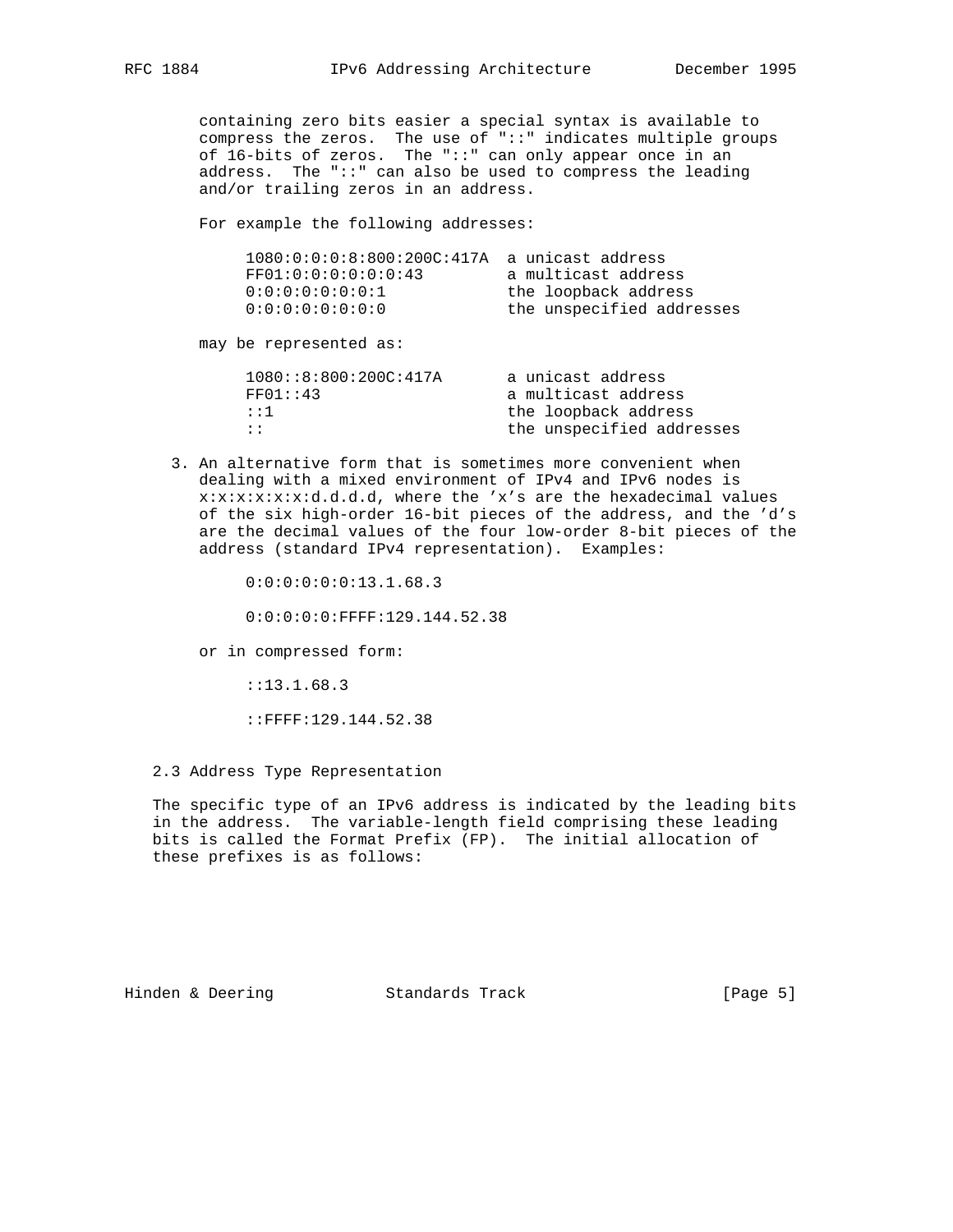| Allocation<br>_________________________________                                  | Prefix<br>(binary)<br>---------                     | Fraction of<br>Address Space<br>_____________ |
|----------------------------------------------------------------------------------|-----------------------------------------------------|-----------------------------------------------|
| Reserved<br>Unassigned                                                           | 0000 0000<br>0000 0001                              | 1/256<br>1/256                                |
| Reserved for NSAP Allocation 0000 001<br>Reserved for IPX Allocation             | 0000 010                                            | 1/128<br>1/128                                |
| Unassigned<br>Unassigned<br>Unassigned<br>Unassigned                             | 0000 011<br>0000 1<br>0001<br>001                   | 1/128<br>1/32<br>1/16<br>1/8                  |
| Provider-Based Unicast Address                                                   | 010                                                 | 1/8                                           |
| Unassigned                                                                       | 011                                                 | 1/8                                           |
| Reserved for Geographic-<br>Based Unicast Addresses                              | 100                                                 | 1/8                                           |
| Unassigned<br>Unassigned<br>Unassigned<br>Unassigned<br>Unassigned<br>Unassigned | 101<br>110<br>1110<br>1111 0<br>1111 10<br>1111 110 | 1/8<br>1/8<br>1/16<br>1/32<br>1/64<br>1/128   |
| Unassigned                                                                       | 1111 1110 0                                         | 1/512                                         |
| Link Local Use Addresses<br>Site Local Use Addresses                             | 1111 1110 10<br>1111 1110 11                        | 1/1024<br>1/1024                              |
| Multicast Addresses                                                              | 1111 1111                                           | 1/256                                         |

 Note: The "unspecified address" (see section 2.4.2), the loopback address (see section 2.4.3), and the IPv6 Addresses with Embedded IPv4 Addresses (see section 2.4.4), are assigned out of the 0000 0000 format prefix space.

 This allocation supports the direct allocation of provider addresses, local use addresses, and multicast addresses. Space is reserved for NSAP addresses, IPX addresses, and geographic addresses. The remainder of the address space is unassigned for future use. This can be used for expansion of existing use (e.g., additional provider addresses, etc.) or new uses (e.g., separate locators and identifiers). Fifteen percent of the address space is initially

Hinden & Deering Standards Track [Page 6]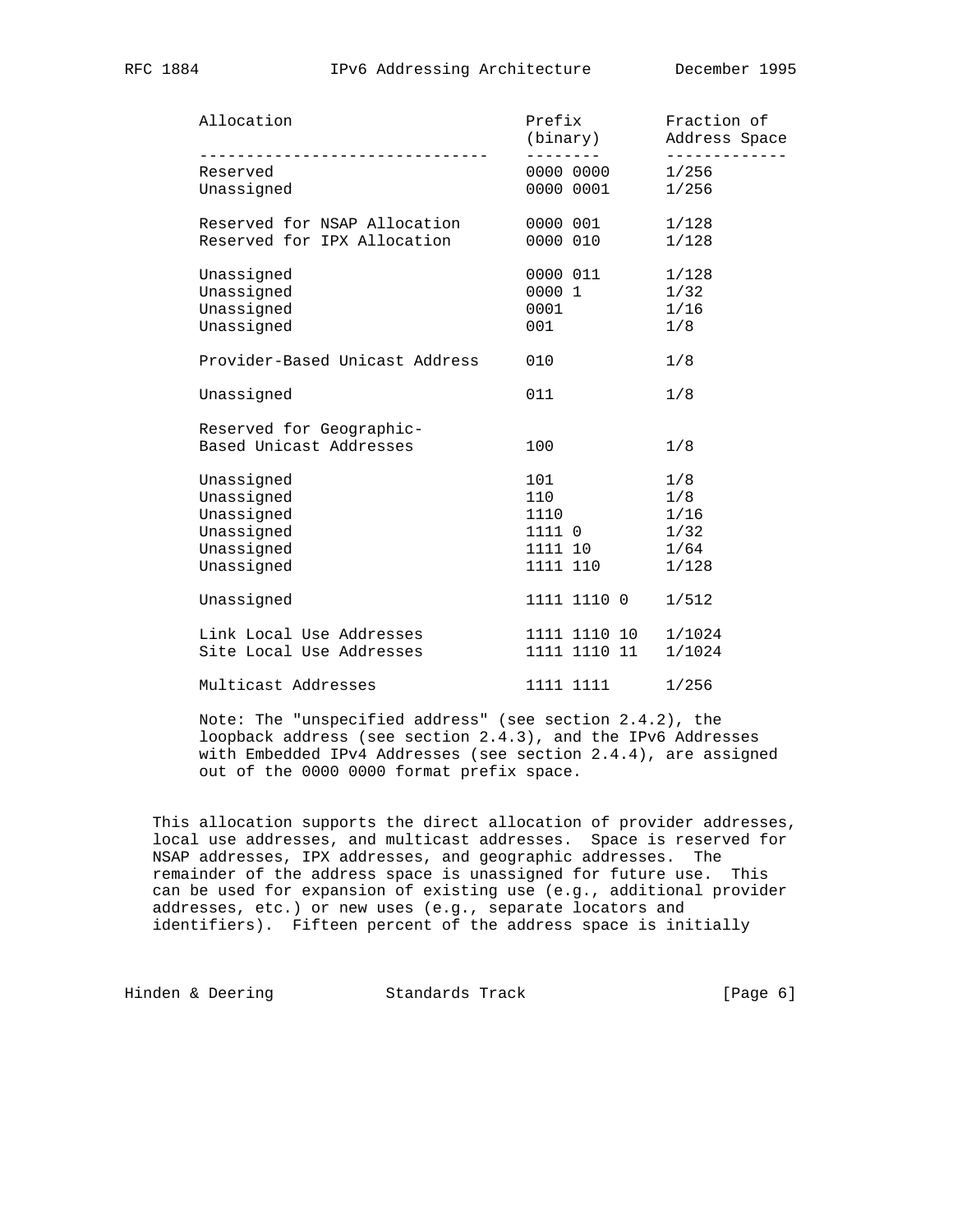allocated. The remaining 85% is reserved for future use.

 Unicast addresses are distinguished from multicast addresses by the value of the high-order octet of the addresses: a value of FF (11111111) identifies an address as a multicast address; any other value identifies an address as a unicast address. Anycast addresses are taken from the unicast address space, and are not syntactically distinguishable from unicast addresses.

### 2.4 Unicast Addresses

 The IPv6 unicast address is contiguous bit-wise maskable, similar to IPv4 addresses under Class-less Interdomain Routing [CIDR].

 There are several forms of unicast address assignment in IPv6, including the global provider based unicast address, the geographic based unicast address, the NSAP address, the IPX hierarchical address, the site-local-use address, the link-local-use address, and the IPv4-capable host address. Additional address types can be defined in the future.

 IPv6 nodes may have considerable or little knowledge of the internal structure of the IPv6 address, depending on the role the node plays (for instance, host versus router). At a minimum, a node may consider that unicast addresses (including its own) have no internal structure:

| 128 bits |              |
|----------|--------------|
|          | node address |
|          |              |

 A slightly sophisticated host (but still rather simple) may additionally be aware of subnet prefix(es) for the link(s) it is attached to, where different addresses may have different values for n:

| n bits        | 128-n bits     |
|---------------|----------------|
| subnet prefix | ' interface ID |

 Still more sophisticated hosts may be aware of other hierarchical boundaries in the unicast address. Though a very simple router may have no knowledge of the internal structure of IPv6 unicast

Hinden & Deering Standards Track [Page 7]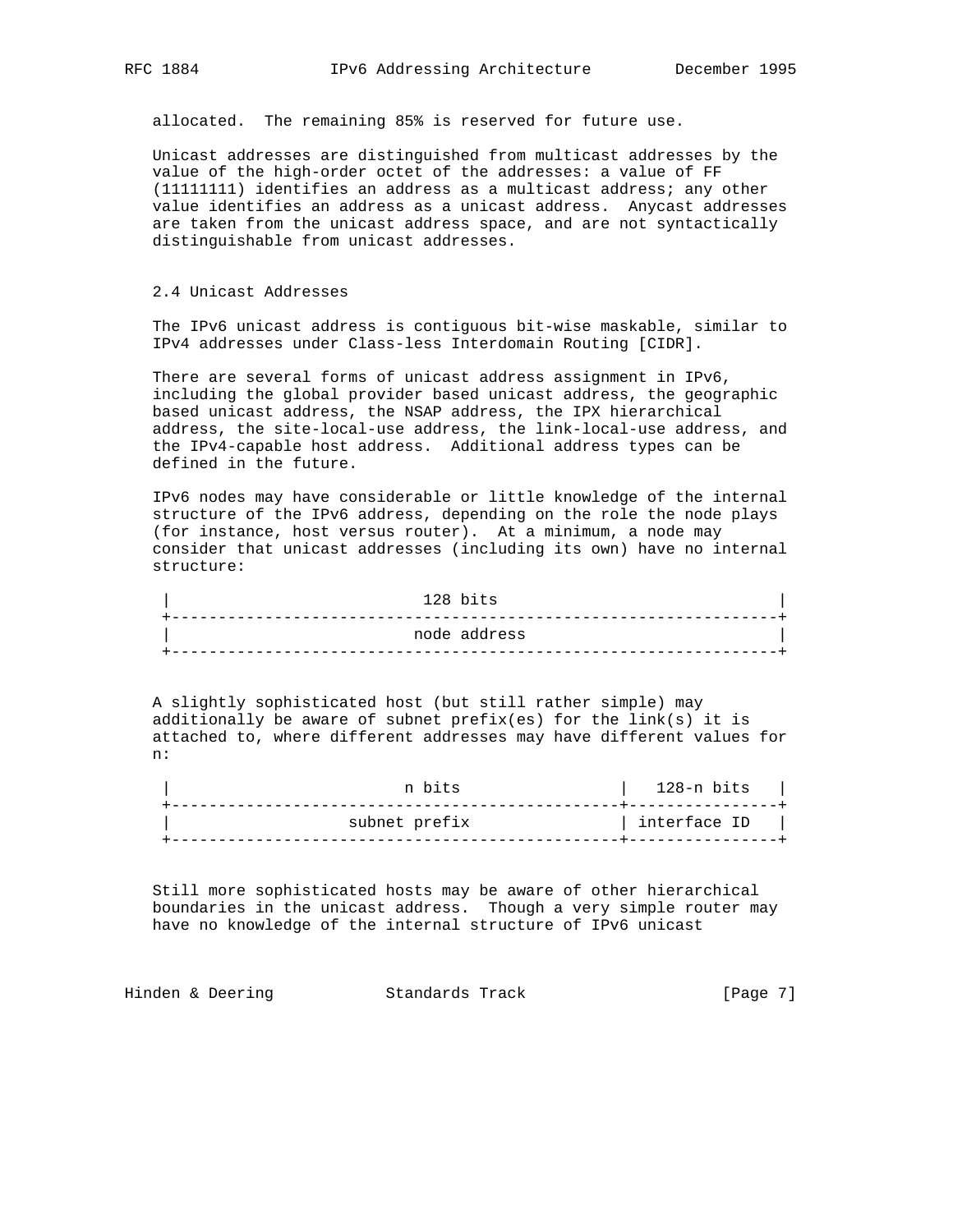addresses, routers will more generally have knowledge of one or more of the hierarchical boundaries for the operation of routing protocols. The known boundaries will differ from router to router, depending on what positions the router holds in the routing hierarchy.

#### 2.4.1 Unicast Address Examples

 An example of a Unicast address format which will likely be common on LANs and other environments where IEEE 802 MAC addresses are available is:

| subscriber prefix<br>subnet ID   interface ID | n bits | 80-n bits | 48 bits |
|-----------------------------------------------|--------|-----------|---------|
|                                               |        |           |         |

 Where the 48-bit Interface ID is an IEEE-802 MAC address. The use of IEEE 802 MAC addresses as a interface ID is expected to be very common in environments where nodes have an IEEE 802 MAC address. In other environments, where IEEE 802 MAC addresses are not available, other types of link layer addresses can be used, such as E.164 addresses, for the interface ID.

 The inclusion of a unique global interface identifier, such as an IEEE MAC address, makes possible a very simple form of auto configuration of addresses. A node may discover a subnet ID by listening to Router Advertisement messages sent by a router on its attached link(s), and then fabricating an IPv6 address for itself by using its IEEE MAC address as the interface ID on that subnet.

 Another unicast address format example is where a site or organization requires additional layers of internal hierarchy. In this example the subnet ID is divided into an area ID and a subnet ID. Its format is:

| s bits | ' n bits | l mbits | 128-s-n-m bits                                         |
|--------|----------|---------|--------------------------------------------------------|
|        |          |         | subscriber prefix   area ID   subnet ID   interface ID |

 This technique can be continued to allow a site or organization to add additional layers of internal hierarchy. It may be desirable to use an interface ID smaller than a 48-bit IEEE 802 MAC address to allow more space for the additional layers of internal hierarchy. These could be interface IDs which are administratively created by

Hinden & Deering Standards Track [Page 8]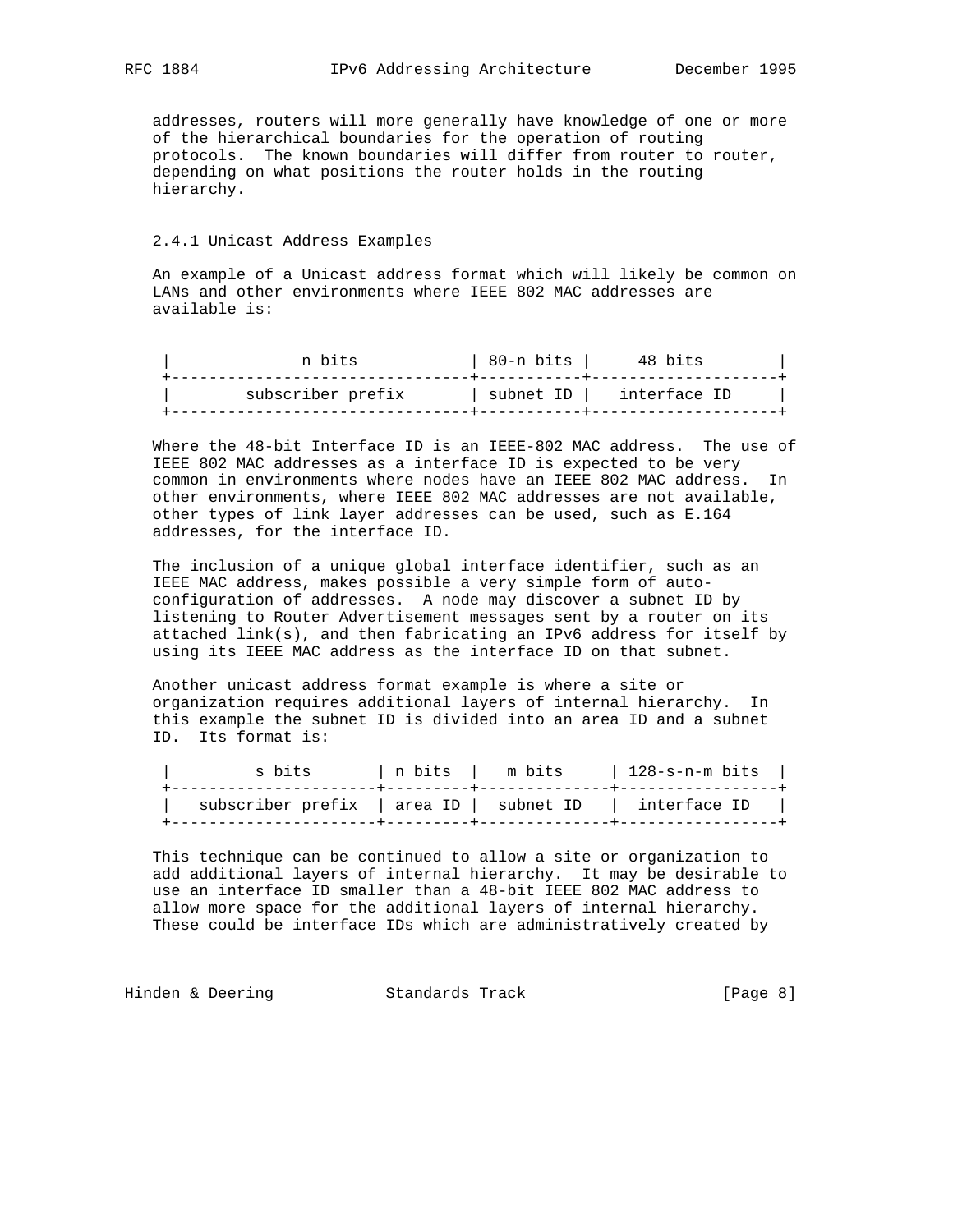the site or organization.

2.4.2 The Unspecified Address

 The address 0:0:0:0:0:0:0:0 is called the unspecified address. It must never be assigned to any node. It indicates the absence of an address. One example of its use is in the Source Address field of any IPv6 datagrams sent by an initializing host before it has learned its own address.

 The unspecified address must not be used as the destination address of IPv6 datagrams or in IPv6 Routing Headers.

### 2.4.3 The Loopback Address

 The unicast address 0:0:0:0:0:0:0:1 is called the loopback address. It may be used by a node to send an IPv6 datagram to itself. It may never be assigned to any interface.

 The loopback address must not be used as the source address in IPv6 datagrams that are sent outside of a single node. An IPv6 datagram with a destination address of loopback must never be sent outside of a single node.

#### 2.4.4 IPv6 Addresses with Embedded IPv4 Addresses

 The IPv6 transition mechanisms include a technique for hosts and routers to dynamically tunnel IPv6 packets over IPv4 routing infrastructure. IPv6 nodes that utilize this technique are assigned special IPv6 unicast addresses that carry an IPv4 address in the low-order 32-bits. This type of address is termed an "IPv4 compatible IPv6 address" and has the format:

| 80 bits                        | $16$ | 32 bits |  |
|--------------------------------|------|---------|--|
| 00000000 0000     IPv4 address |      |         |  |
|                                |      |         |  |

 A second type of IPv6 address which holds an embedded IPv4 address is also defined. This address is used to represent the addresses of IPv4-only nodes (those that \*do not\* support IPv6) as IPv6 addresses. This type of address is termed an "IPv4-mapped IPv6 address" and has the format:

| Hinden & Deering<br>Standards Track | [Page 9] |  |  |
|-------------------------------------|----------|--|--|
|-------------------------------------|----------|--|--|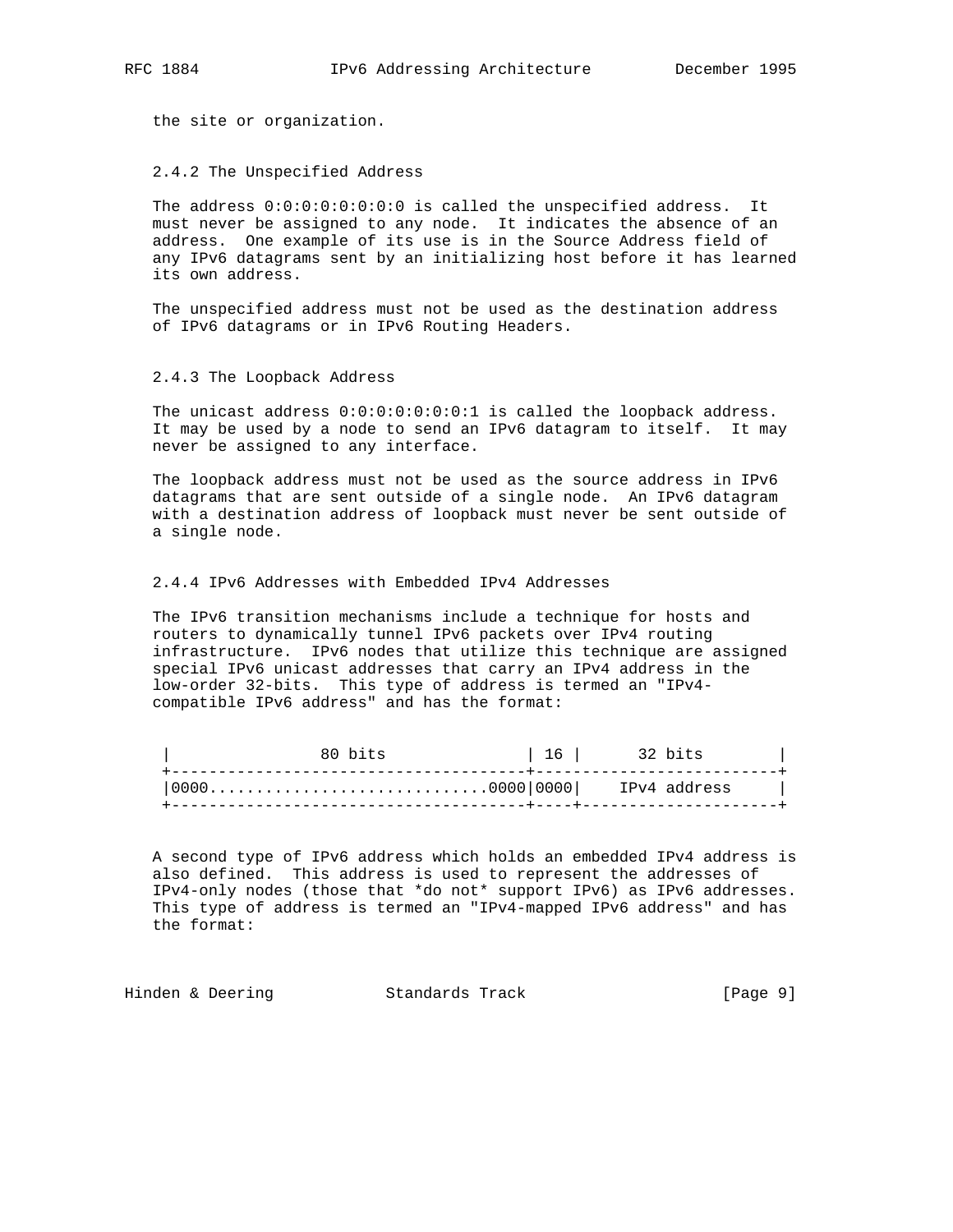| 80 bits                                                                                                                                           | 16 I | 32 bits |
|---------------------------------------------------------------------------------------------------------------------------------------------------|------|---------|
| $\vert 0000 \ldots \ldots \ldots \ldots \ldots \ldots \ldots \ldots \ldots \ldots \ldots \vert 0000 \vert$ FFFF $\vert$ <code>IPv4</code> address |      |         |

#### 2.4.5 NSAP Addresses

This mapping of NSAP address into IPv6 addresses is as follows:

|         | 121 bits      |  |
|---------|---------------|--|
| 0000001 | to be defined |  |
|         |               |  |

The draft definition, motivation, and usage are under study [NSAP].

#### 2.4.6 IPX Addresses

This mapping of IPX address into IPv6 addresses is as follows:

|         | 121 bits      |  |
|---------|---------------|--|
| 0000010 | to be defined |  |

The draft definition, motivation, and usage are under study.

## 2.4.7 Provider-Based Global Unicast Addresses

 The global provider-based unicast address is assigned as described in [ALLOC]. This initial assignment plan for these unicast addresses is similar to assignment of IPv4 addresses under the CIDR scheme [CIDR]. The IPv6 global provider-based unicast address format is as follows:

 | 3 | n bits | m bits | o bits | 125-n-m-o bits | +---+-----------+-----------+-------------+--------------------+ |010|registry ID|provider ID|subscriber ID| intra-subscriber | +---+-----------+-----------+-------------+--------------------+

Hinden & Deering Standards Track [Page 10]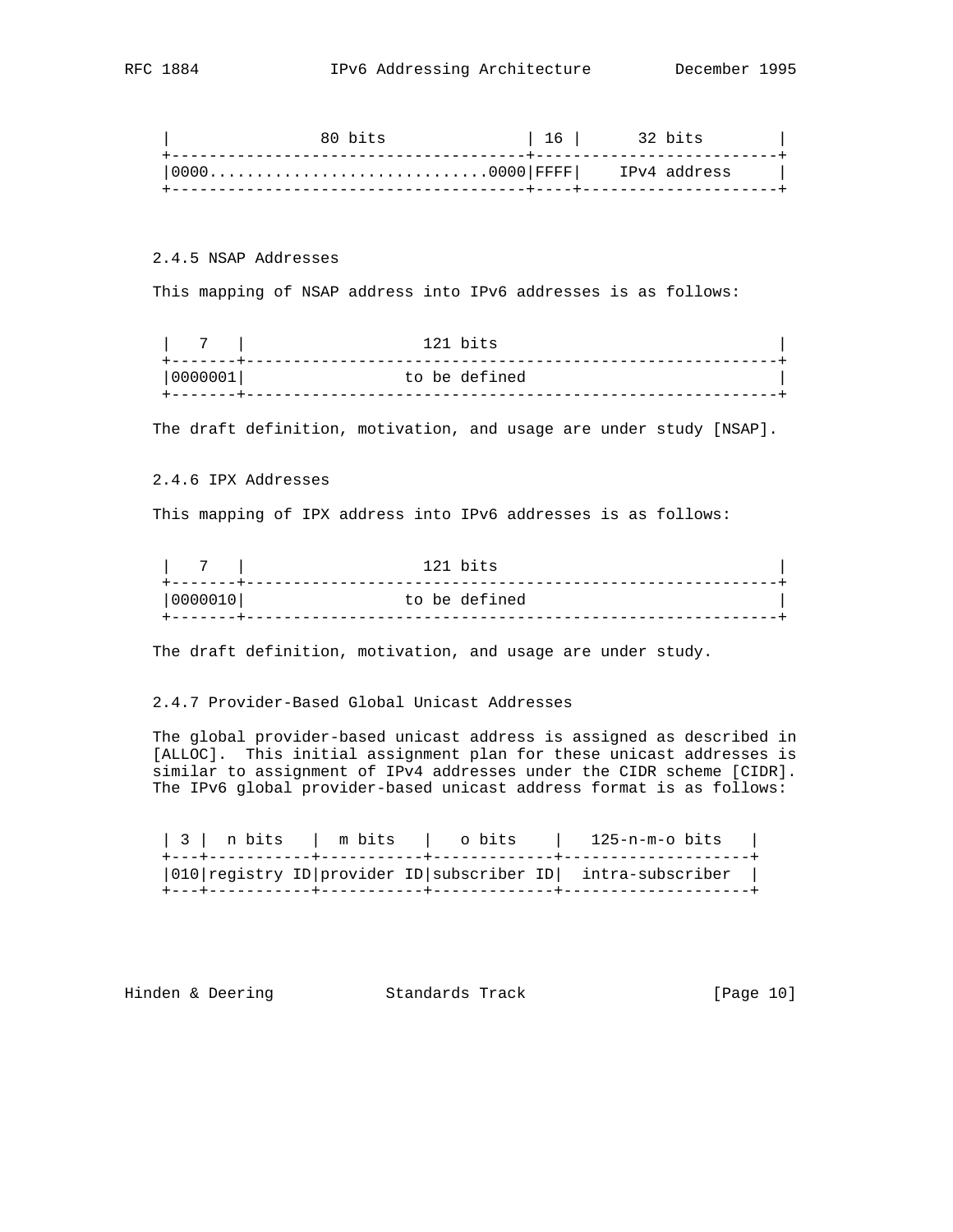The high-order part of the address is assigned to registries, who then assign portions of the address space to providers, who then assign portions of the address space to subscribers, etc.

 The registry ID identifies the registry which assigns the provider portion of the address. The term "registry prefix" refers to the high-order part of the address up to and including the registry ID.

 The provider ID identifies a specific provider which assigns the subscriber portion of the address. The term "provider prefix" refers to the high-order part of the address up to and including the provider ID.

 The subscriber ID distinguishes among multiple subscribers attached to the provider identified by the provider ID. The term "subscriber prefix" refers to the high-order part of the address up to and including the subscriber ID.

 The intra-subscriber portion of the address is defined by an individual subscriber and is organized according to the subscribers local internet topology. It is likely that many subscribers will choose to divide the intra-subscriber portion of the address into a subnet ID and an interface ID. In this case the subnet ID identifies a specific physical link and the interface ID identifies a single interface on that subnet.

## 2.4.8 Local-use IPv6 Unicast Addresses

 There are two types of local-use unicast addresses defined. These are Link-Local and Site-Local. The Link-Local is for use on a single link and the Site-Local is for use in a single site. Link-Local addresses have the following format:

| bits       | n bits | 118-n bits   |  |
|------------|--------|--------------|--|
| 1111111010 |        | interface ID |  |

 Link-Local addresses are designed to be used for addressing on a single link for purposes such as auto-address configuration, neighbor discovery, or when no routers are present.

 Routers MUST not forward any packets with link-local source addresses.

Hinden & Deering Standards Track [Page 11]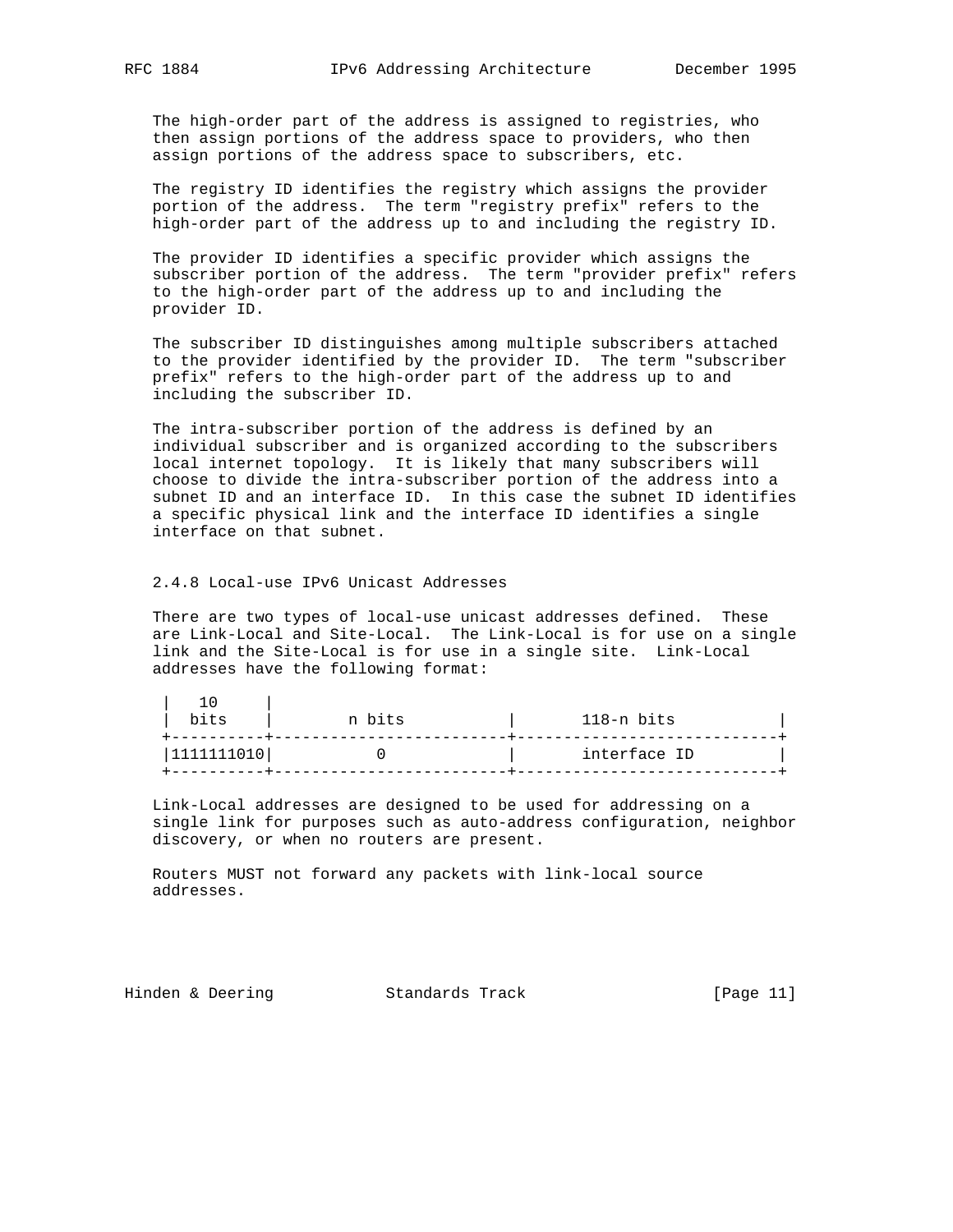Site-Local addresses have the following format:

| bits       | n bits | m bits    | 118-n-m bits |
|------------|--------|-----------|--------------|
| 1111111011 |        | subnet ID | interface ID |

 Site-Local addresses may be used for sites or organizations that are not (yet) connected to the global Internet. They do not need to request or "steal" an address prefix from the global Internet address space. IPv6 site-local addresses can be used instead. When the organization connects to the global Internet, it can then form global addresses by replacing the site-local prefix with a subscriber prefix.

 Routers MUST not forward any packets with site-local source addresses outside of the site.

#### 2.5 Anycast Addresses

 An IPv6 anycast address is an address that is assigned to more than one interface (typically belonging to different nodes), with the property that a packet sent to an anycast address is routed to the "nearest" interface having that address, according to the routing protocols' measure of distance.

 Anycast addresses are allocated from the unicast address space, using any of the defined unicast address formats. Thus, anycast addresses are syntactically indistinguishable from unicast addresses. When a unicast address is assigned to more than one interface, thus turning it into an anycast address, the nodes to which the address is assigned must be explicitly configured to know that it is an anycast address.

 For any assigned anycast address, there is a longest address prefix P that identifies the topological region in which all interfaces belonging to that anycast address reside. Within the region identified by P, each member of the anycast set must be advertised as a separate entry in the routing system (commonly referred to as a "host route"); outside the region identified by P, the anycast address may be aggregated into the routing advertisement for prefix P.

 Note that in, the worst case, the prefix P of an anycast set may be the null prefix, i.e., the members of the set may have no topological locality. In that case, the anycast address must be advertised as a

Hinden & Deering Standards Track [Page 12]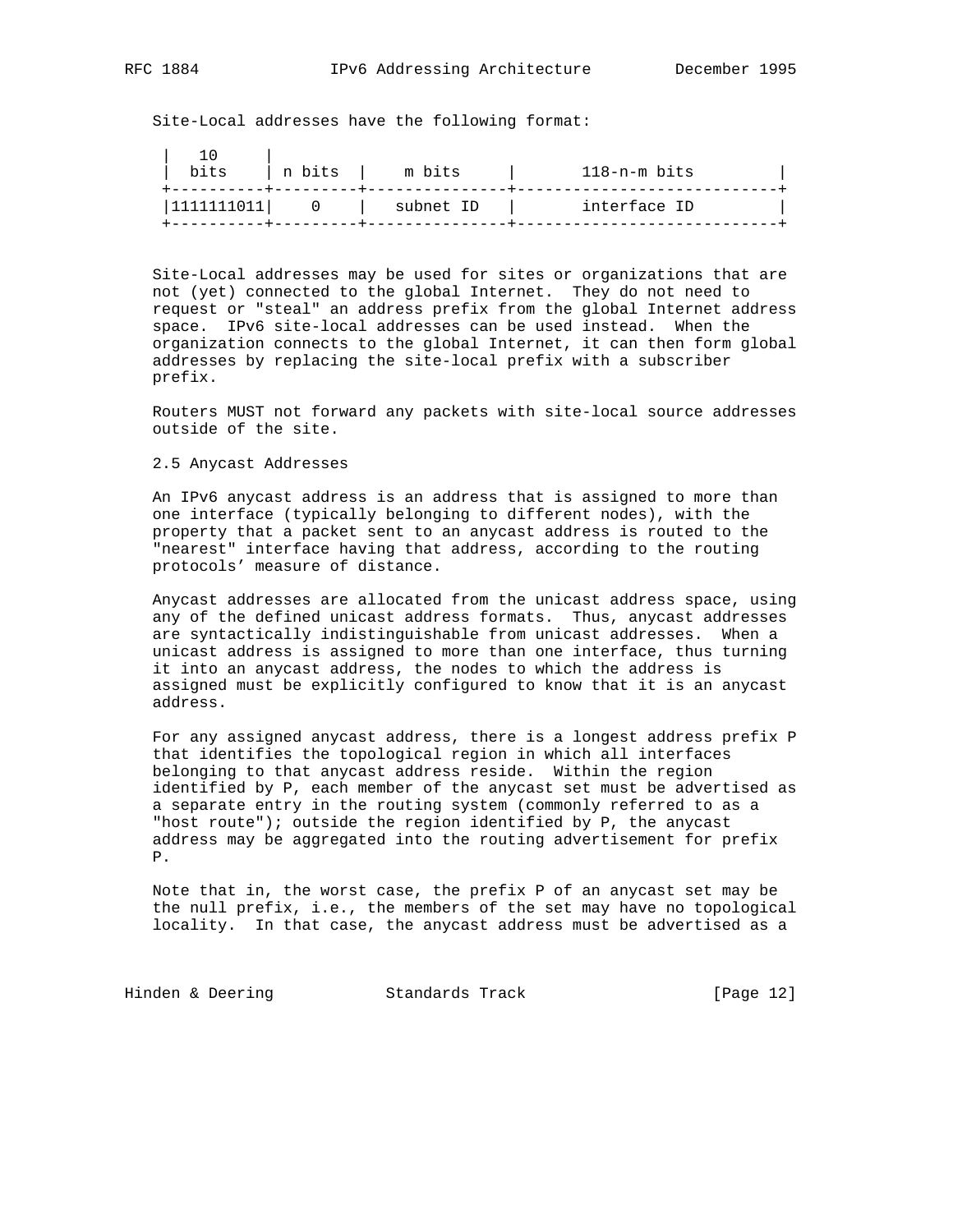separate routing entry throughout the entire internet, which presents a severe scaling limit on how many such "global" anycast sets may be supported. Therefore, it is expected that support for global anycast sets may be unavailable or very restricted.

 One expected use of anycast addresses is to identify the set of routers belonging to an internet service provider. Such addresses could be used as intermediate addresses in an IPv6 Routing header, to cause a packet to be delivered via a particular provider or sequence of providers. Some other possible uses are to identify the set of routers attached to a particular subnet, or the set of routers providing entry into a particular routing domain.

 There is little experience with widespread, arbitrary use of internet anycast addresses, and some known complications and hazards when using them in their full generality [ANYCST]. Until more experience has been gained and solutions agreed upon for those problems, the following restrictions are imposed on IPv6 anycast addresses:

- o An anycast address MUST NOT be used as the source address of an IPv6 packet.
- o An anycast address MUST NOT be assigned to an IPv6 host, that is, it may be assigned to an IPv6 router only.

2.5.1 Required Anycast Address

 The Subnet-Router anycast address is predefined. It's format is as follows:

| n bits        | 128-n bits     |
|---------------|----------------|
| subnet prefix | 00000000000000 |

 The "subnet prefix" in an anycast address is the prefix which identifies a specific link. This anycast address is syntactically the same as a unicast address for an interface on the link with the interface identifier set to zero.

 Packets sent to the Subnet-Router anycast address will be delivered to one router on the subnet. All routers are required to support the Subnet-Router anycast addresses for the subnets which they have interfaces.

Hinden & Deering Standards Track [Page 13]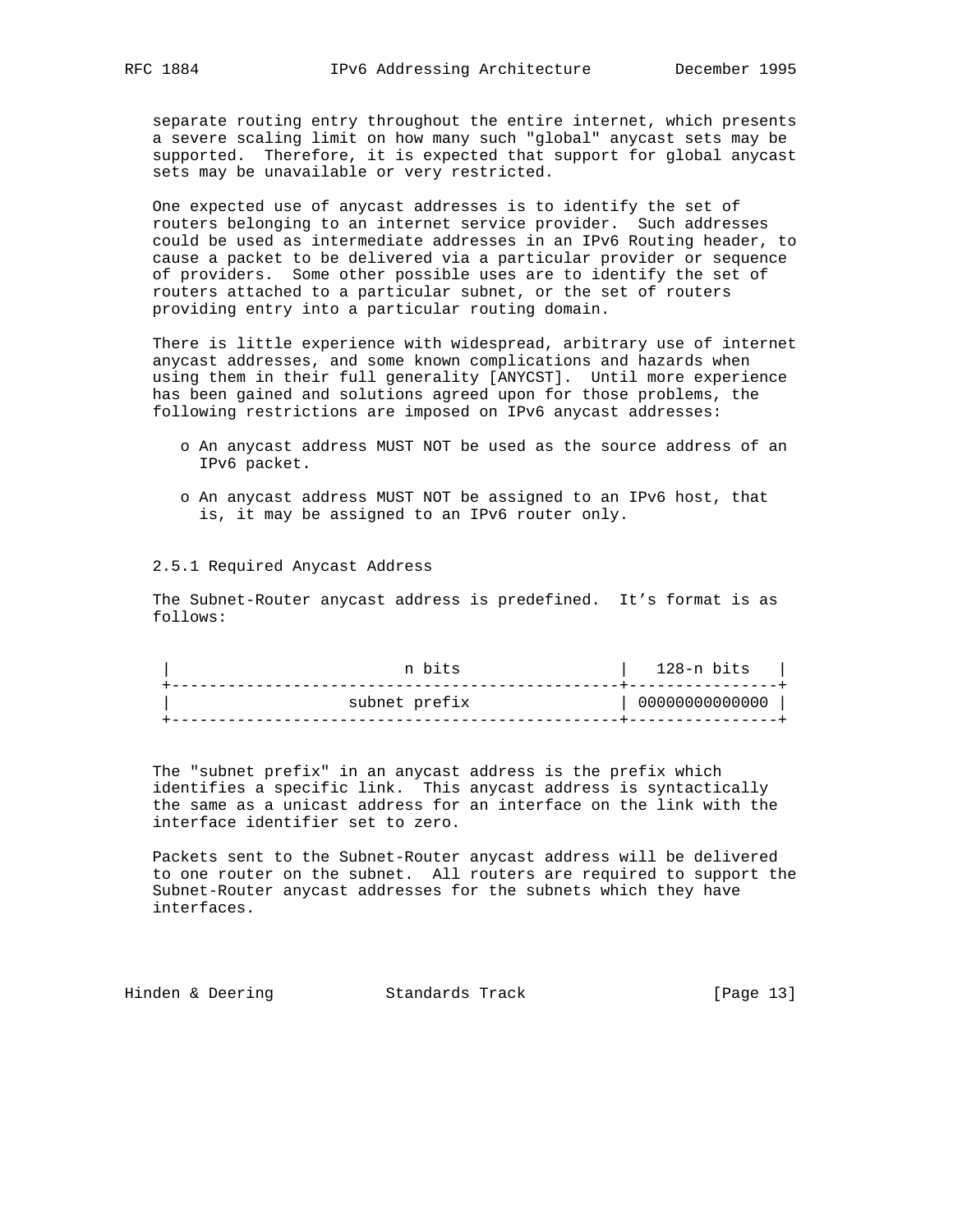The subnet-router anycast address is intended to be used for applications where a node needs to communicate with one of a set of routers on a remote subnet. For example when a mobile host needs to communicate with one of the mobile agents on it's "home" subnet.

## 2.6 Multicast Addresses

 An IPv6 multicast address is an identifier for a group of nodes. A node may belong to any number of multicast groups. Multicast addresses have the following format:

|                                                       | $\begin{array}{c c c c c c c} & 4 & 4 & \end{array}$ | 112 bits |  |
|-------------------------------------------------------|------------------------------------------------------|----------|--|
| +------ -+----+---+----<br>$ 11111111 $ flgs $ scop $ |                                                      | group ID |  |
|                                                       |                                                      |          |  |

 11111111 at the start of the address identifies the address as being a multicast address.

|  |  |  |                           | +-+-+-+-+   |
|--|--|--|---------------------------|-------------|
|  |  |  | flgs is a set of 4 flags: | $ 0 0 0 $ T |
|  |  |  |                           | +-+-+-+-+   |

 The high-order 3 flags are reserved, and must be initialized to 0.

 T = 0 indicates a permanently-assigned ("well-known") multicast address, assigned by the global internet numbering authority.

 T = 1 indicates a non-permanently-assigned ("transient") multicast address.

 scop is a 4-bit multicast scope value used to limit the scope of the multicast group. The values are:

- 0 reserved
- 1 node-local scope
- 2 link-local scope
- 3 (unassigned)
- 4 (unassigned)
- 5 site-local scope
- 6 (unassigned)
- 7 (unassigned)
- 8 organization-local scope
- 9 (unassigned)
- A (unassigned)

Hinden & Deering Standards Track [Page 14]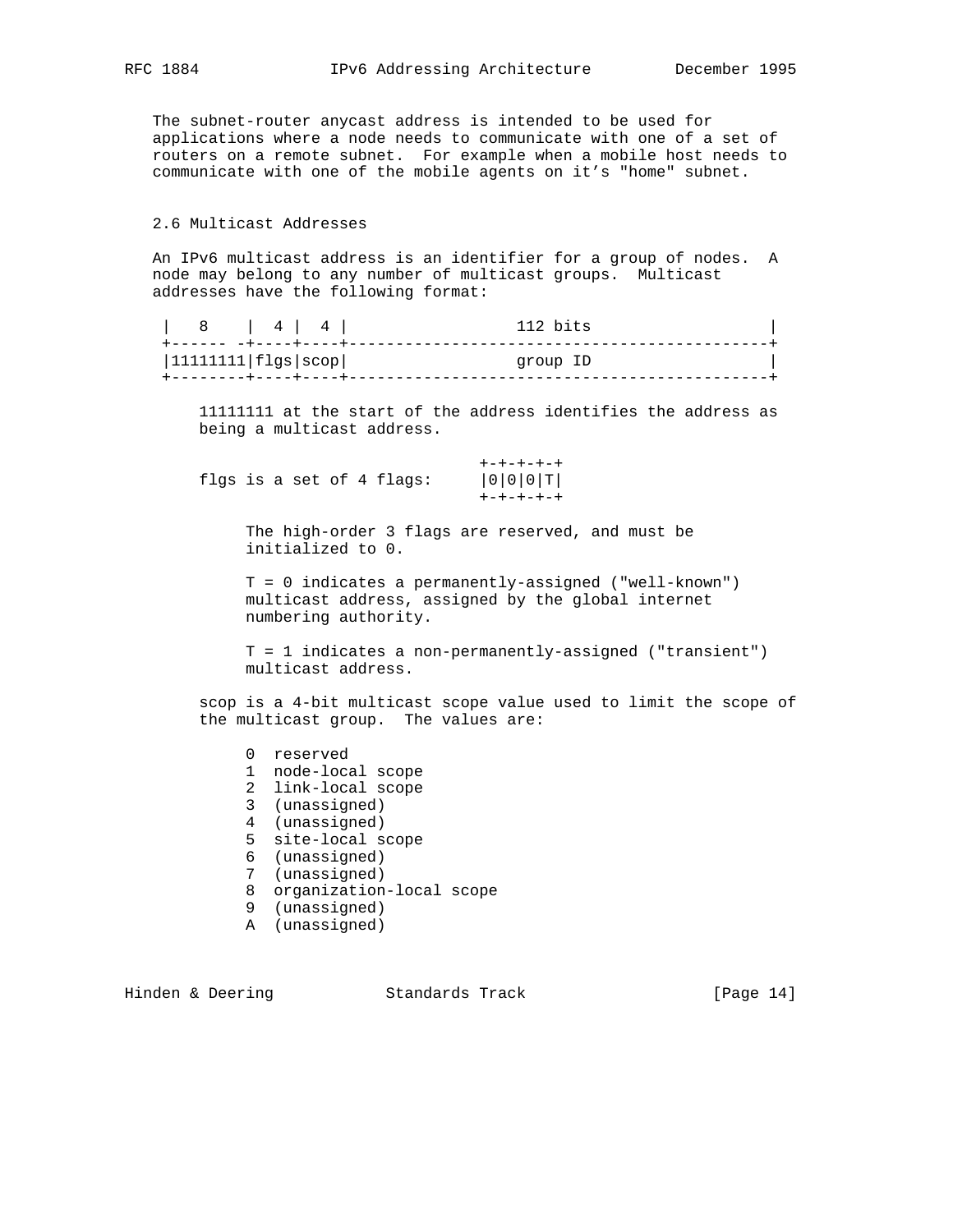- B (unassigned)
- C (unassigned)
- D (unassigned) E global scope
	- F reserved

 group ID identifies the multicast group, either permanent or transient, within the given scope.

 The "meaning" of a permanently-assigned multicast address is independent of the scope value. For example, if the "NTP servers group" is assigned a permanent multicast address with a group ID of 43 (hex), then:

 FF01:0:0:0:0:0:0:43 means all NTP servers on the same node as the sender.

 FF02:0:0:0:0:0:0:43 means all NTP servers on the same link as the sender.

 FF05:0:0:0:0:0:0:43 means all NTP servers at the same site as the sender.

FF0E:0:0:0:0:0:0:43 means all NTP servers in the internet.

 Non-permanently-assigned multicast addresses are meaningful only within a given scope. For example, a group identified by the non permanent, site-local multicast address FF15:0:0:0:0:0:0:43 at one site bears no relationship to a group using the same address at a different site, nor to a non-permanent group using the same group ID with different scope, nor to a permanent group with the same group ID.

 Multicast addresses must not be used as source addresses in IPv6 datagrams or appear in any routing header.

2.6.1 Pre-Defined Multicast Addresses

The following well-known multicast addresses are pre-defined:

|  | Reserved Multicast Addresses: | FF00:0:0:0:0:0:0:0:0 |
|--|-------------------------------|----------------------|
|  |                               | FF01:0:0:0:0:0:0:0:0 |
|  |                               | FF02:0:0:0:0:0:0:0:0 |
|  |                               | FF03:0:0:0:0:0:0:0:0 |
|  |                               | FF04:0:0:0:0:0:0:0:0 |
|  |                               | FF05:0:0:0:0:0:0:0:0 |
|  |                               | FF06:0:0:0:0:0:0:0:0 |

Hinden & Deering Standards Track [Page 15]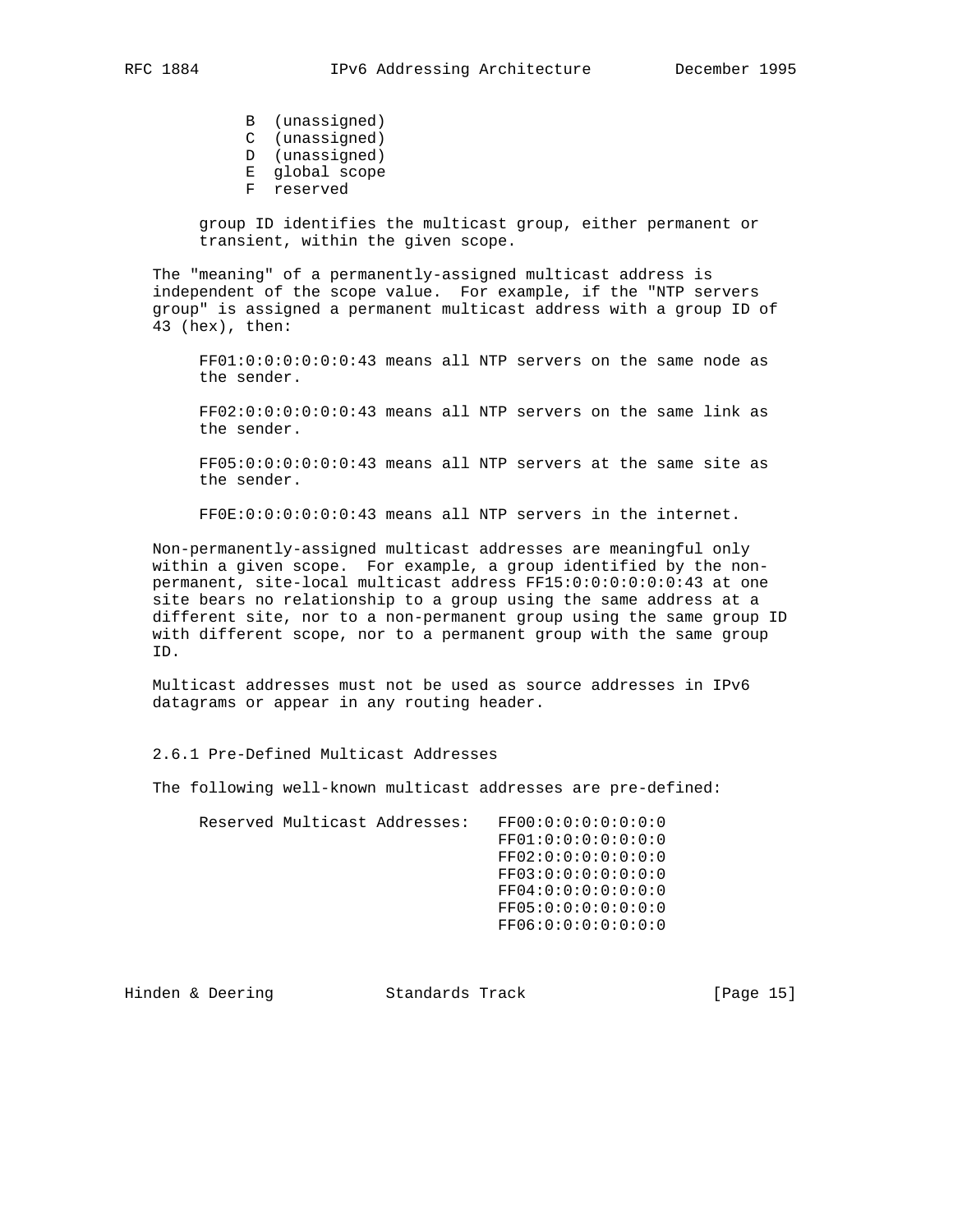FF07:0:0:0:0:0:0:0 FF08:0:0:0:0:0:0:0 FF09:0:0:0:0:0:0:0 FF0A:0:0:0:0:0:0:0 FF0B:0:0:0:0:0:0:0 FF0C:0:0:0:0:0:0:0 FF0D:0:0:0:0:0:0:0 FF0E:0:0:0:0:0:0:0 FF0F:0:0:0:0:0:0:0

 The above multicast addresses are reserved and shall never be assigned to any multicast group.

|  | All Nodes Addresses: | FF01:0:0:0:0:0:0:0:1 |
|--|----------------------|----------------------|
|  |                      | FF02:0:0:0:0:0:0:1   |

 The above multicast addresses identify the group of all IPv6 nodes, within scope 1 (node-local) or 2 (link-local).

 All Routers Addresses: FF01:0:0:0:0:0:0:2 FF02:0:0:0:0:0:0:2

 The above multicast addresses identify the group of all IPv6 routers, within scope 1 (node-local) or 2 (link-local).

DHCP Server/Relay-Agent: FF02:0:0:0:0:0:0:C

 The above multicast addresses identify the group of all IPv6 DHCP Servers and Relay Agents within scope 2 (link-local).

Solicited-Node Address: FF02:0:0:0:0:1:XXXX:XXXX

 The above multicast address is computed as a function of a node's unicast and anycast addresses. The solicited-node multicast address is formed by taking the low-order 32 bits of the address (unicast or anycast) and appending those bits to the 96-bit prefix FF02:0:0:0:0:1 resulting in a multicast address in the range

FF02:0:0:0:0:1:0000:0000

to

# FF02:0:0:0:0:1:FFFF:FFFF

 For example, the solicited node multicast address corresponding to the IPv6 address 4037::01:800:200E:8C6C is FF02::1:200E:8C6C. IPv6 addresses that differ only in the high-order bits, e.g., due to multiple high-order prefixes associated with different providers,

Hinden & Deering Standards Track [Page 16]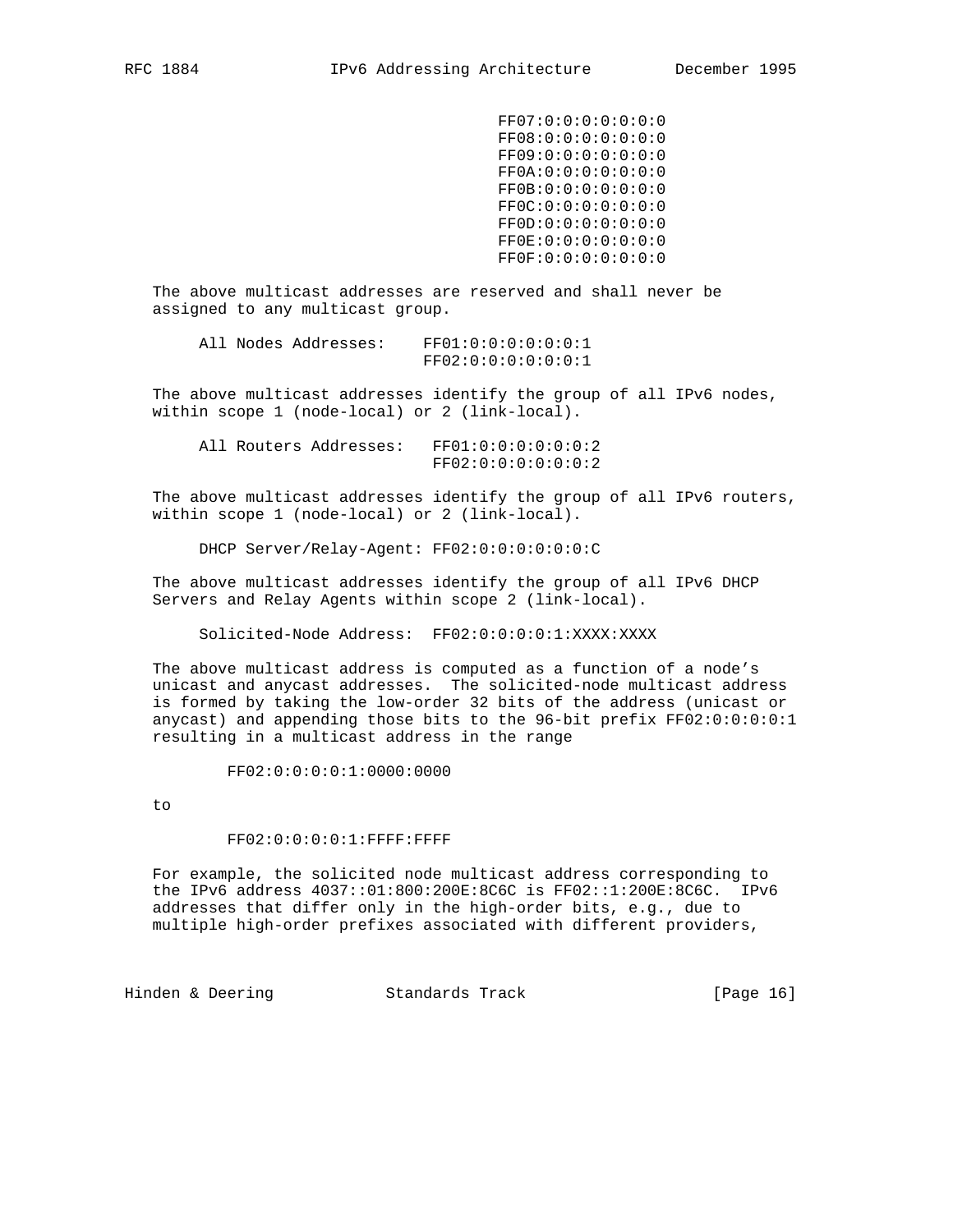will map to the same solicited-node address thereby reducing the number of multicast addresses a node must join.

 A node is required to compute and support a Solicited-Node multicast addresses for every unicast and anycast address it is assigned.

2.7 A Node's Required Addresses

 A host is required to recognize the following addresses as identifying itself:

- o Its Link-Local Address for each interface
- o Assigned Unicast Addresses
- o Loopback Address
- o All-Nodes Multicast Address
- o Solicited-Node Multicast Address for each of its assigned unicast and anycast addresses
- o Multicast Addresses of all other groups which the host belongs.

 A router is required to recognize the following addresses as identifying itself:

- o Its Link-Local Address for each interface
- o Assigned Unicast Addresses
- o Loopback Address
- o The Subnet-Router anycast addresses for the links it has interfaces.
- o All other Anycast addresses with which the router has been configured.
- o All-Nodes Multicast Address
- o All-Router Multicast Address
- o Solicited-Node Multicast Address for each of its assigned unicast and anycast addresses
- o Multicast Addresses of all other groups which the router belongs.

 The only address prefixes which should be predefined in an implementation are the:

- o Unspecified Address
- o Loopback Address
- o Multicast Prefix (FF)
- o Local-Use Prefixes (Link-Local and Site-Local)
- o Pre-Defined Multicast Addresses
- o IPv4-Compatible Prefixes

 Implementations should assume all other addresses are unicast unless specifically configured (e.g., anycast addresses).

Hinden & Deering Standards Track [Page 17]